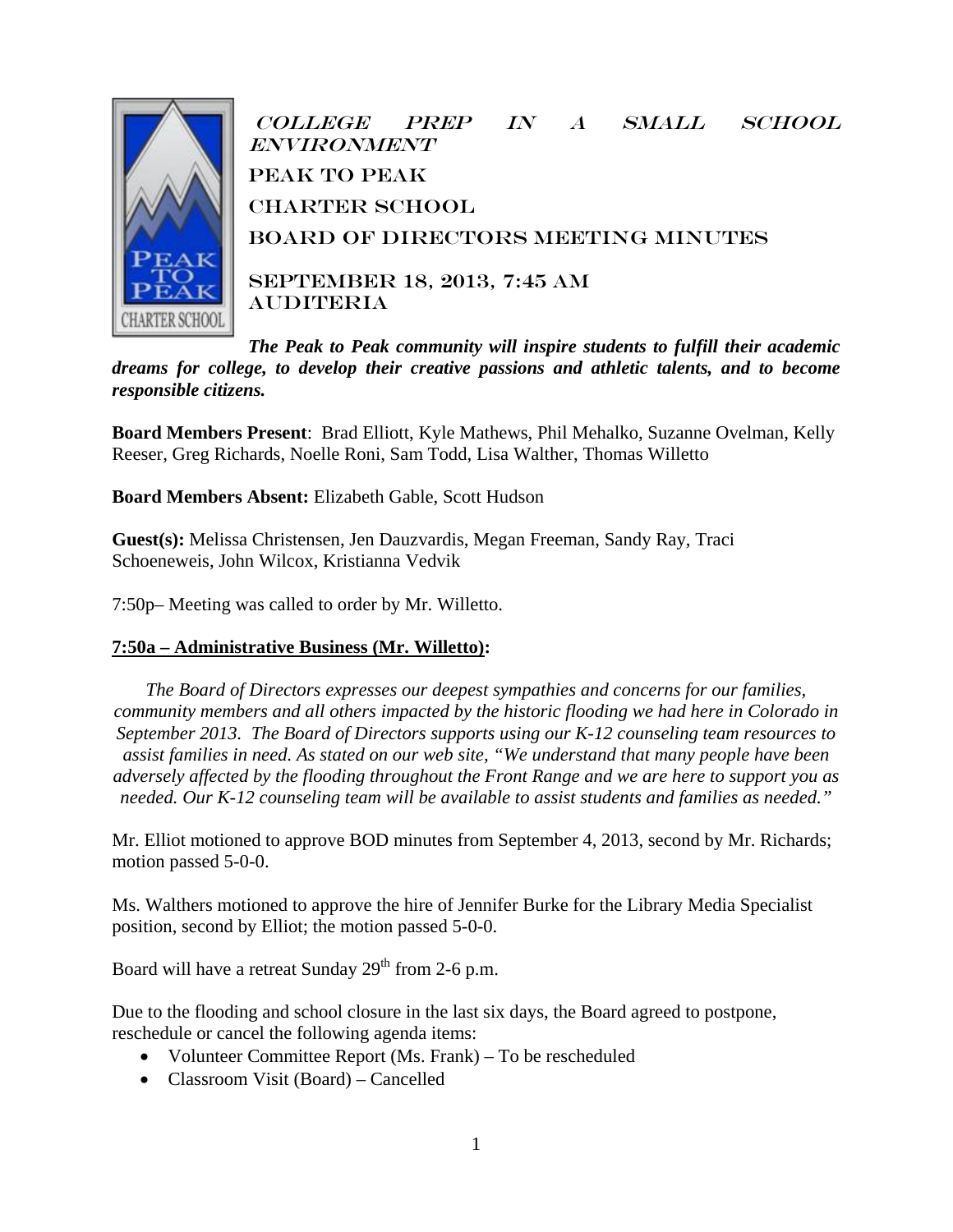- Board Goals Continuing Discussion (Board) Cancelled (To be discussed during Board retreat)
- Accountability Committee Report: Review purpose and goals (Ms. Hyman) To be rescheduled

The Board agreed to the following agenda changes:

- Mr. Todd to discuss the retirement of Sharon Noel, Director of Food Services.
- Middle School Principal Report (Ovelman) prior to public comments

# **7:55a Middle School Principal Report (Ovelman)**

Ms. Ovelman reported on the start of the Middle School year. In general, the start of the Middle School year is good and without issues. This year's Middle School goals include increasing Community connections and support, and promoting curiosity and excitement in the classroom.

The Middle School leadership team finished its draft Unified Improvement Plan (UIP) during the last 6 days off. In the near term, the Middle School plans to complete the UIP and present it to the Community and staff. Ms. Ovelman noted that UIP updates are part of a general action plan that involves the Community and parents. The Middle School UIP will have a second update in February. Ms. Ovelman noted an important lesson learned in 2013. That is, having two block days was good for the students.

The Middle School leadership team's first meeting of the year will be on September 19, 2013.

### **8:00a – Public Comments (Community):**

Ms. Walthers congratulated:

• Megan Freeman, Kelly Reeser, Jen Dauzvardis and the Center for Professional Development for being in the top 5 presentations at the National Alliance of Public Charter School's conference in June 2013.

Mr. Todd gave thanks to:

• John Wilcox for monitoring the school facilities during the school closure. Mr. Wilcox updated six wet tiles and verified that the detention ponds did exactly what they were designed to do.

Mr. Mathews recognized and gave thanks to:

- Scholastics National Writing Portfolio winner, Bryn Grunwald (class of 2013) who was one of Ms. Kristie Letter's students took the top prize in the US for her portfolio submission.
- Sam Todd, Kelly Reeser and Kristianna Vedvik for assisting with an compensation plan to keep a quality math teacher in the AP calculus BC and Pre-calculus honors sections taught by Ms. Martin, who is on maternity leave this fall.

Ms. Reeser gave thanks to:

- Hiring Organizational Development team for completing a hire over the rain days
- John Wilcox for rain watch

Ms. Reeser congratulated: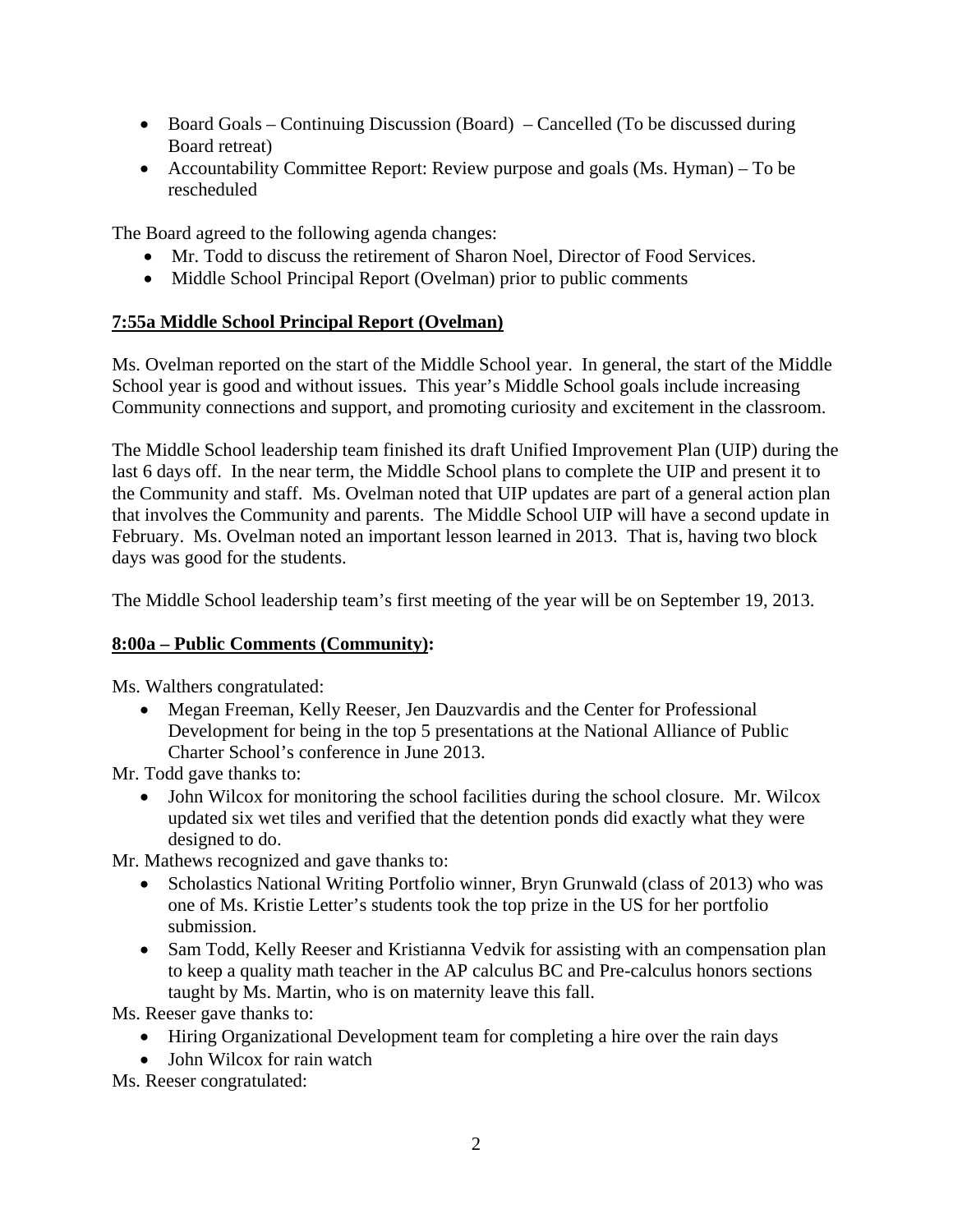• Cassidy Clark, Dominik Frick, Liam Healy, Rohan Jennings, Wesley Ma, Jaeyeon (Jenny) Seo, David Vandermeer, and Alec Wild as National Merit Semi-finalists

Mr. Willetto gave thanks to:

- All Community members for helping out with the flood recovery. Mr. Willetto was proud to see that our Peak to Peak Community members communicated, offered and provided to help to other Community members
- Traci Schoeneweis for looking into Community fundraiser for flood relief
- Mr. Willetto asked the community to help Kate Beezley find local accommodation while road repairs are made enroute to her home.

Ms. Davzvardis noted that during the school closure, she was able to update the Peak to Peak web pages for students, staff and parents.

Ms. Schoeneweis gave thanks to:

• Community for helping each out during the flood

Ms. Schoeneweis informed the Board that Google groups will be replacing Yahoo groups as our email group list.

Mr. Wilcox stated that Namaste has started the solar panel installation of solar panels. After the Board meeting, Namaste will perform 7 more crane operations required to get the panels onto the roofs of Peak to Peak.

Mr. Richards expressed his thanks for Ms. Christensen accepting her new role and for her ongoing work and support of Peak to Peak.

### **8:10a K-12 Assistant Principal Report (Ms. Christensen)**

Ms. Christensen reported that she, the K-12 Assistant Principle, is putting new focus on the Alpine data tracking software for Key Performance Indicators (KPI) and Unified Improvement Plans (UIPs). She summarized the Alpine software implementation as follows:

- The Alpine data tracking has been in use since 2011.
- Student plans and Response to Intervention (RtI) data will be implemented in Alpine.
- Elementary School and the Middle School teachers have started adding data into Alpine.
- Alpine was developed by the same company that developed the Infinite Campus software. Data from Infinite Campus can be imported into Alpine and from other sources.

Ms. Christensen reported that she will have an update to the strategic plan and KPIs for the November meeting. She noted that last year's KPI data is still being analyzed.

Ms. Christensen reported on standardized testing. She noted that the Partnership for Assessment of Readiness for College and Careers (PARCC) testing will be replacing the Transitional Colorado Assessment Program (TCAP) testing. PARCC testing is computer-based and pilot programs have already been performed at Peak to Peak. She also reported that the Colorado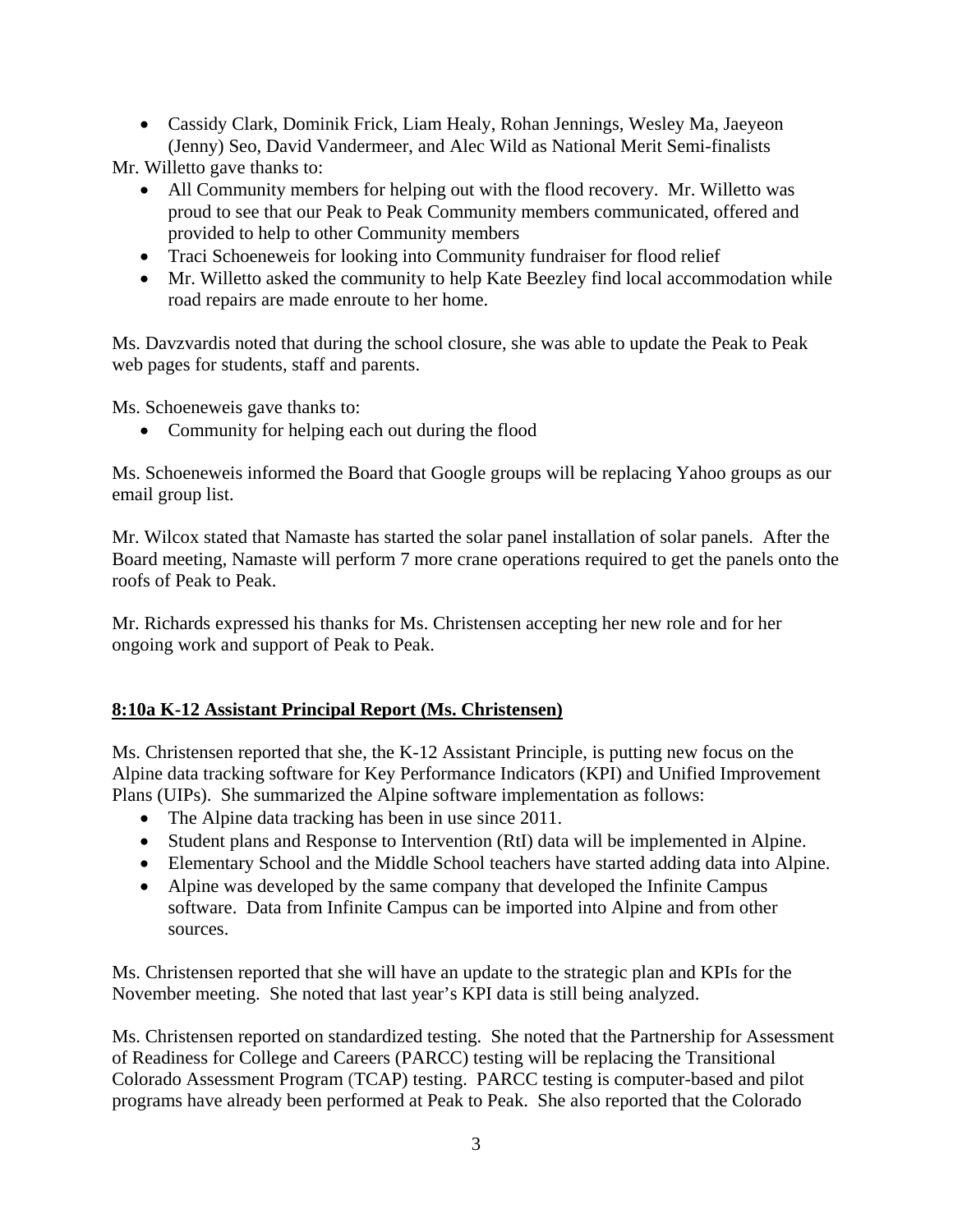Department of Education (CDE) is developing computer based social sciences and science testing with the same company that is developing PARCC. PARCC testing will become standard in the 2014-2015 school year.

To accommodate PARCC testing, the technology will need to be in place next year. Ms. Christensen is currently performing gap analysis to verify the required number of computers needed for PARCC testing. Peak to Peak will need to be creative on how to implement electronic testing within a K-12 environment. Currently, IPADs and Chrome books are not compatible due to PARCC being a Java based system.

## **8:30 K-12 School Performance Framework Review (Ms. Reeser/ Principals)**

Ms. Reeser presented the draft 1 and 3 year trend reports for the 2013 School Performance Framework (SPF) for Peak to Peak. The SPF reports contain data sections regarding Performance Indicators, Test Participation Rates, Academic Achievement, Academic Growth, Academic Growth Gaps and Postsecondary and Workforce Readiness (High School Only). Within each data section, Peak to Peak is evaluated on reading, mathematics and writing.

The summary data for the draft 1 year SPF report for Peak to Peak is as follows:

- Academic Achievement Exceeds 93.8% (14.1 out of 15 points)
- Academic Growth Meets 77.8% (27.2 out of 35 points)
- Academic Growth Gaps Meets 78.3% (11.7 out of 15 points)
- Postsecondary and Workforce Readiness Exceeds 100.0%
- Test Participation Meets 95% Participation Rate

The summary data for the draft 3 year trend SPF report for Peak to Peak is as follows:

- Academic Achievement Exceeds 91.7% (13.8 out of 15 points)
- Academic Growth Meets 71.3% (25.0 out of 35 points)
- Academic Growth Gaps Meets 68.2% (10.2 out of 15 points)
- Postsecondary and Workforce Readiness Exceeds 100.0% (35.0 out of 35 points)
- Test Participation Meets 95% Participation Rate

# **Elementary Principal Report – Ms. Roni**

Ms. Roni reported on the development strategies, goals and data for the Elementary School's Unified Improvement Plan (UIP). The Elementary School's UIP addresses student performance in core curriculum (reading, writing, and math) and school climate.

Ms. Roni noted that Elementary School math test data dropped last year and a strategy to increase math proficiency is being developed. This includes a new math curriculum behind common core standards and appropriate math placement level for each student. Ms. Roni stated that a student placement policy is being developed to better communicate with parents on their student's placement. Ms. Roni reported that Boulder Valley School District (BVSD) is no longer funding the Galileo math testing programs due to costs.

Ms. Roni also noted the following: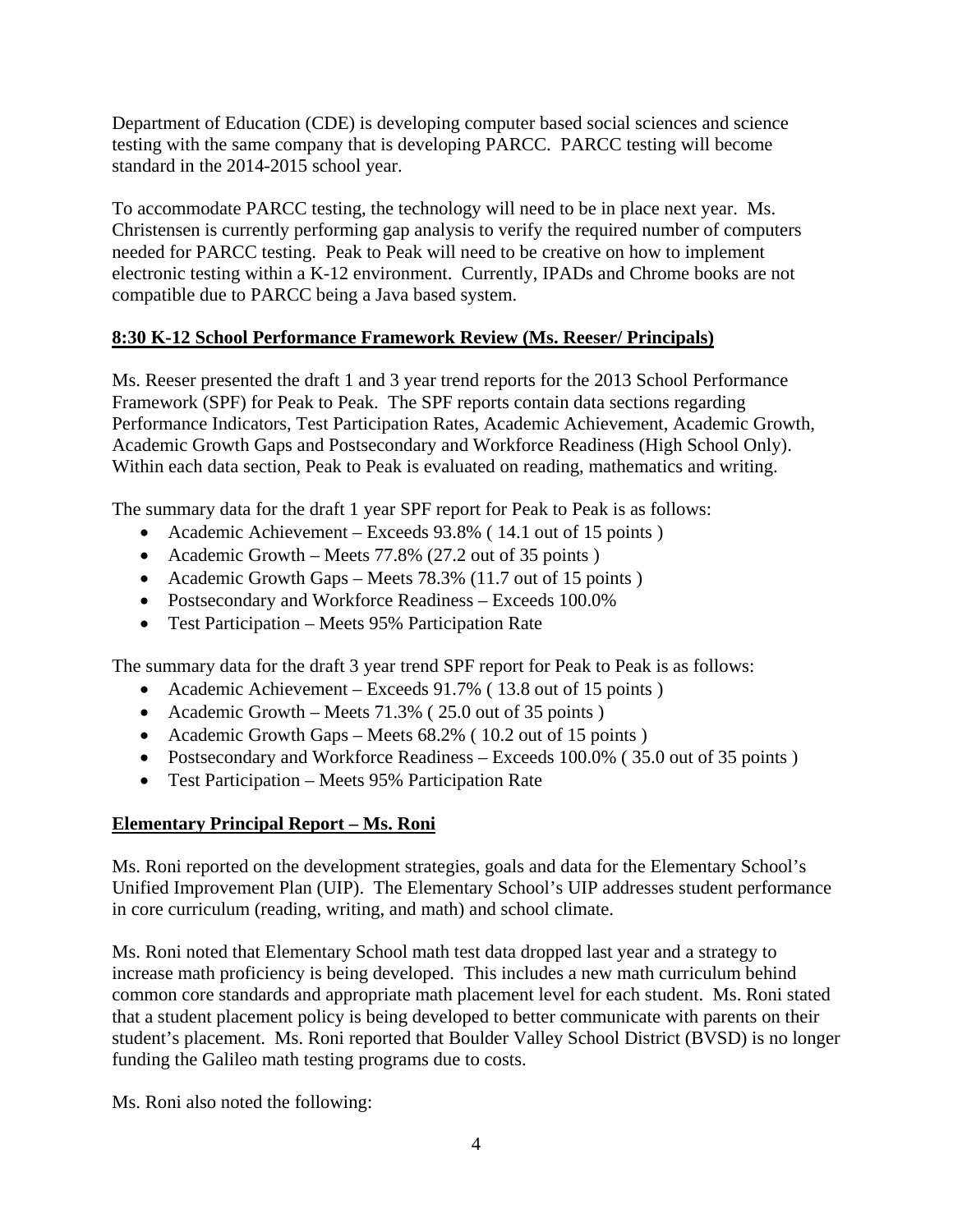- The Elementary School is using brain-based strategies to adjust our instruction and meet students' needs. One big focus is to teach students about the difference between a "fixed mind set" and a "growth mindset" (Carol Dweck's work). Brain research has confirmed that the brain grows more when it experiences mistakes and must work through and problem solve to find a solution. Studies have shown that grit and perseverance is equally as important as intelligence for a successful future.
- The revised birthday policy (developed 3 years ago) to replace birthday snacks with book donations has been very successful. This year the Elementary School plans to extend the birthday policy to add indoor and outdoor recess equipment.
- The Elementary School is planning more health awareness training for staff, families and students on how sleep, nutrition and physical activity can improve learning, attention, mood and behavior.
- The Math and Literacy Intervention teams hosted a parent information breakfast and training. It had a great turn out and the staff reports that it helped solidify the homeschool connection. . This compliments our now on-line Math and Lit Night.
- IPads donated by the Community last year are making a positive impact in the classrooms.

## **High School Principal Report – Mr. Mathews**

In an effort to realize more student academic growth progress, Mr. Mathews reported that the High School this year will place additional focus on students that need to catch up. As such, the High School has implemented a core team to help any student struggling with their studies. One core team strategy includes getting students into a growth ("grit and perseverance") mindset versus "I am smart" mindset. This further reinforces and complements Peak to Peak's character development training for all grades (K through 12).

Mr. Mathews is investigating how to certify and assess the High School in terms of character development. This could include partnering with the Colorado Ethics in Business Association (CEBA) to develop character measures that meet industry demands. He used the example of how colleges and employers are looking for people with high honesty and trustworthiness.

Mr. Mathews also noted the following:

- The High School is raising student awareness on how people learn by sponsoring Peak to Peak's own chapter of Eye to Eye. The High School is using students with learning disabilities and/or Attention Deficit Disorder help students as a means to demonstrate different learning styles. This pilot program is an art based mentoring program with a core group 5-10 high school mentors, 5-10 middle school mentees, and two high school coordinators. Ms. Jennifer Willette is our staff sponsor for this group, which will be meeting on Mondays after school in the art room students.
- Safety drills will be performed next week.
- The High School identified the need to present more challenges for technology students.
- HOD is working to find and hire a full time AP math teacher
- The High School is working with tech team to implement Computer Based Training (CBT) and E-books access. CBT implementation will consider how to minimize cost impact to families. Specifications for CBT will be developed by mid-October.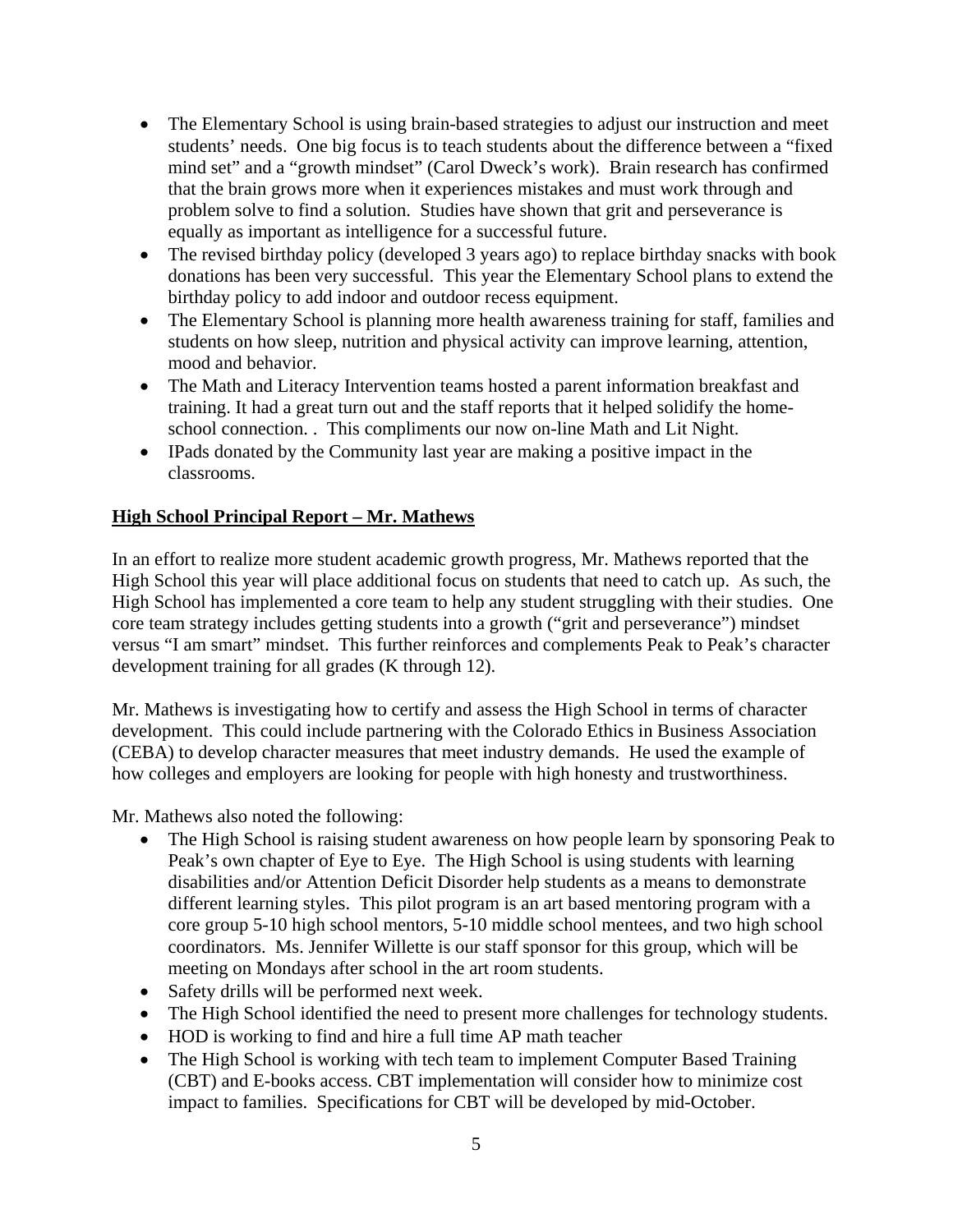# **9:10 Director of Food Services (Todd)**

Mr. Todd reported of Sharon Noel's retirement from Peak to Peak. Ms. Noel has worked at Peak to Peak since 2002 and has agreed to support the staff during personnel transitions. Mr. Todd notified the HOD team of Ms. Noel's retirement. Mr. Todd is temporarily back-filling the Director of Food Services vacancy by promoting current talent to manager level. Because the current talent is taking on new roles, Mr. Todd noted that Peak to Peak will need to hire a cook to backfill the current personnel moving up to the manager level.

### **9:25a Hiring and Organizational Development (HOD) Committee Report: Review purpose and goals (Ms. Frisbie):**

Ms. Frisbie, HOD chair, reported that last year's goal to document processes was completed in January. This year, HOD's focus is to grow HOD volunteerism. Jaimee Miller, an HOD member with marketing experience, is taking on the task to increase HOD volunteerism. Last year's marketing of HOD gained 25 interests.

Ms. Frisbie reported that this fall HOD worked 7 hires with 5 HOD members – this stretched the responsibilities of the parent hires. Because of this resource loading, the HOD team investigated alternative methods to implement and add sustainability to HOD. One strategy includes using a "super team" – super team members would include Traci Schoeneweis, Megan Freeman, Kelly Reeser, Jen Dauzvardis, and Kristianna Vedvik as participants in the early steps of the hiring process. Parent volunteers would remain involved in the later steps of the hiring process, but the workload of the early steps would be shifted to paid staff.

Ms. Frisbie reviewed the process of hiring and how a super team could accommodate the process. The hiring process starts with a phone screening and is led by a Candidate Manager (CM). Two people are required for a phone screening. With the implementation of a super team, the CM could be a staff person if HOD membership lowers.

Ms. Frisbie noted that HOD time commitment is 40 hours per hire or 60 hours as a CM.

Ms. Frisbie also indicated that constraints on HOD membership may also be keeping good candidates from serving on HOD.

#### **9:50a Future meeting topics (Willetto)**

- Volunteer committee report (retreat)
- Accountability Committee report
- HR director's report
- Food Services Update
- Mission and Vision review
- Information Technology (IT) updates (Nov 14th)
- Capital Committee report (retreat)